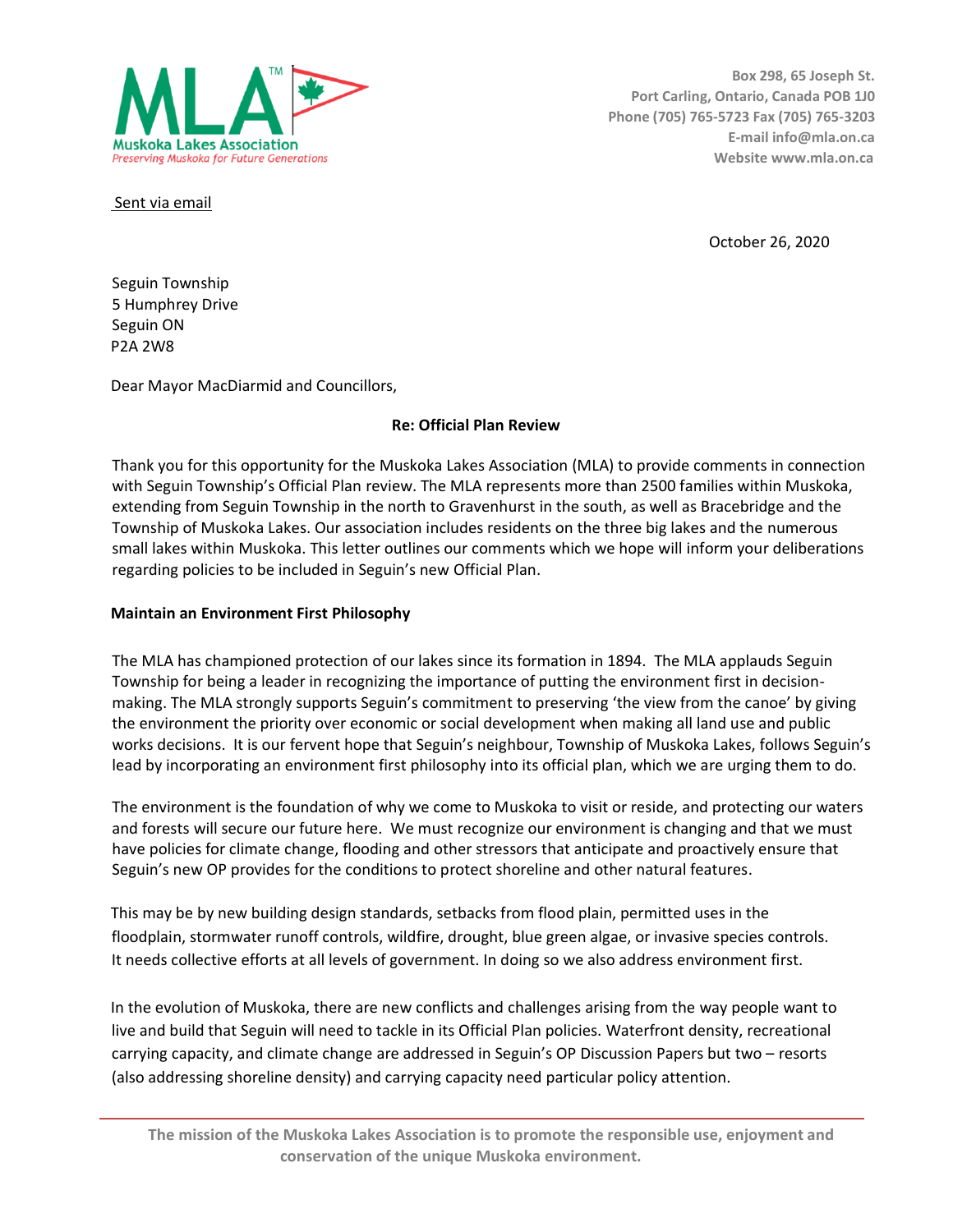### **Enhance Commercial Resort Policies**

The MLA has been commenting on commercial resort policies across Muskoka since 2017 when developers began purchasing properties zoned as commercial resorts, and using the higher density permissions on these properties to build what were in fact residential subdivisions. The MLA has argued that any dwelling unit built on a commercially zoned property should have conditions of use that ensure it will remain commercial: for example, the unit must be put in a rental pool so it is available for tourists for a majority of the year, including a majority of the summer when most tourists want to visit Muskoka.

Unfortunately, the Local Planning Appeal Tribunal has found that the commercial resort policies in the official plans of both the District of Muskoka (DOM) and the Township of Muskoka Lakes (TML) are vague and unclear, and do not prohibit these types of developments. As a result, de facto residential developments are being built in TML with far less than the minimum shoreline required for residential properties – at Legacy Cottages on Lake Rosseau, 43 three, four and five bedroom cottages are under construction on only 470' of shoreline.

The MLA strongly urges Seguin to strengthen its commercial resort policies in its Official Plan review. Attached are "Conditions of Use" that we encourage you to consider for resort condominium units. These conditions were recommended by the Minett Joint Policy Review Steering Committee (MJPRSC) which was formed by the DOM and TML to study the proposed development of 4,000 units in Minett on Lake Rosseau. The MLA's current President, Deborah Martin-Downs, and two other MLA Directors were members of the MJPRSC.

The MJPRSC commissioned a study by the Altus Group – "Understanding the Waterfront Economy Study: An Economic Benefits Analysis 2020" – which is equally applicable to Seguin. Altus found that seasonal cottages currently dominate the waterfront economy, accounting for half to two-thirds of total economic activity, while resorts contribute between one fifth to one third of the total with year-round residences and short-term rentals accounting for the balance. Altus concluded that Muskoka has ample current resort capacity and to meet future demand very little additional resort development will be required. We attach the Executive Summary of Altus' report.

The MLA believes that restrictions on waterfront developments are required in order to protect the environment and the high quality of life in Muskoka. Today's commercial resort developments in Muskoka have far different community and environmental impacts than traditional resorts and these impacts extend far beyond the degradation of Muskoka's visual landscape. Such projects put unexpected and unwanted demands on municipal services and the limited recreational carrying capacity of our lakes. It would be very poor planning to simply "adapt" existing policies designed to apply to traditional resorts to an entirely different and generally more intensive type of land use.

The MLA urges Seguin to adopt policies such as those recommended by the MJPRSC to ensure resorts remain commercial, and to prohibit residential subdivisions from being built on commercially zoned properties, as has been happening in TML. This OP review is the opportunity to lead and define the kind of shoreline development we want.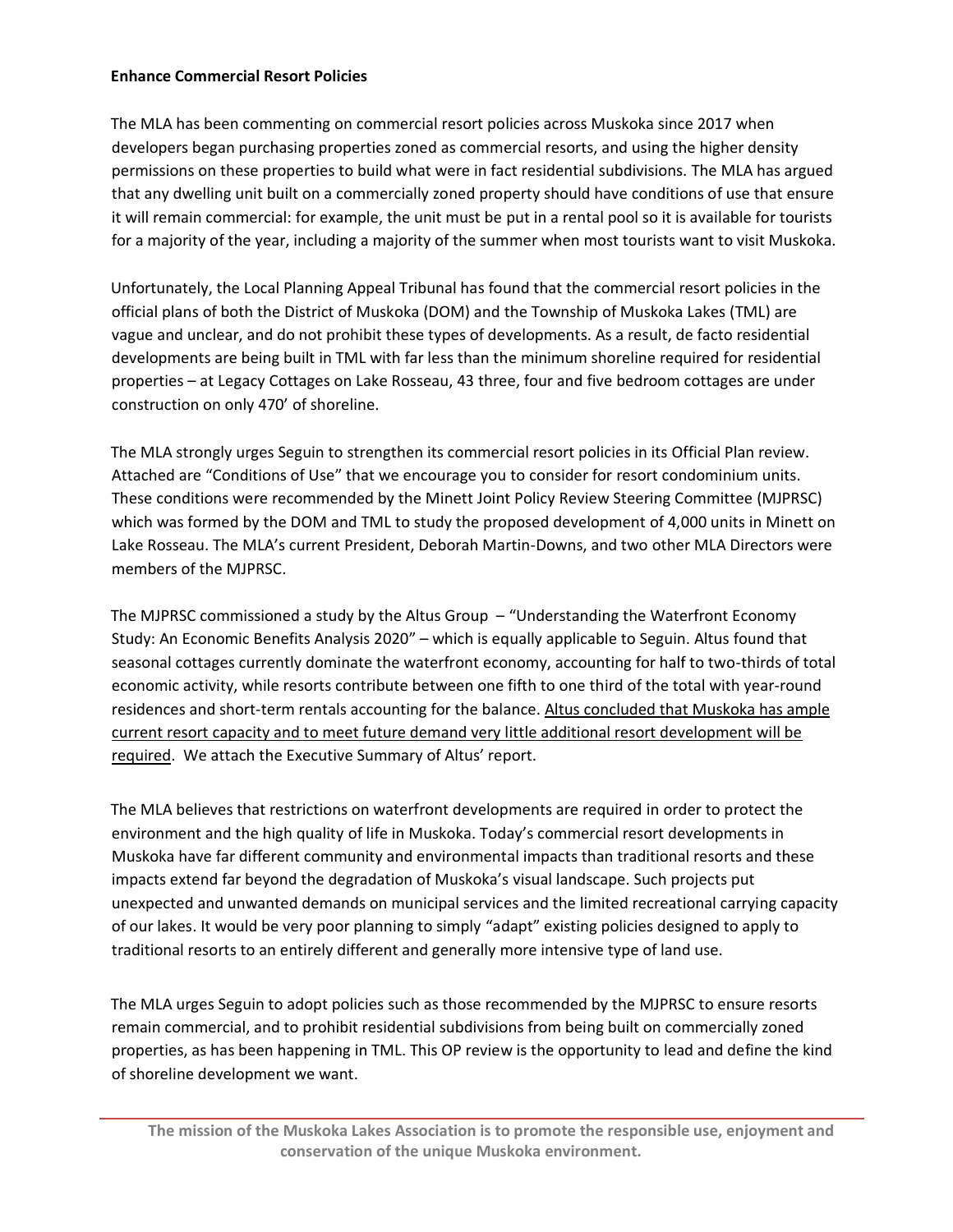# **Enhance Recreational Carrying Capacity Definition**

The MLA strongly supports Seguin's recreational carrying capacity (RCC) policies that help to minimize the impact of development on the recreational amenity of waterbodies. However, the policies should be revised to appropriately address the carrying capacity of the larger lakes, such as by applying a 'lake neighbourhood' standard. In addition, the RCC policies should be extended to bays, rivers and connecting channels on our larger lakes. They too are experiencing significant growth in boat traffic and with it, increased safety concerns and demands for docking infrastructure.

The 2019 boat impact study commissioned by the MJPRSC (by Riverstone Environmental Solutions Inc.) has confirmed that boat traffic in Muskoka has increased significantly since 2007, as has the measured frequency of unsafe boating traffic levels. If a road has exceeded safe operating capacity, we widen it. There is no such recourse on our lakes. Seguin's RCC policies must fully address this issue, including for the larger lakes, for it is changing the quality of experience for our members.

In a recent survey of MLA members, 58% said that their enjoyment of the lakes has changed for the worse over their time here. Further, members cited the following as impacting their enjoyment:

| Noisy boats                      | 63.47% |
|----------------------------------|--------|
| Too many waves                   | 41.17% |
| Density of shoreline development | 61.53% |

In addition to measuring RCC, we might consider character capacity – at what point in shoreline development do we change:

- the aesthetics of the shoreline,
- our ability to see loons or other wildlife,
- to fish,
- to enjoy the water without excessive noise or waves,
- to boat safely, or
- our water quality by increased runoff.

Perhaps we can define those thresholds and measure by lot the contribution to protecting or degrading those conditions. Seguin could be a leader in defining a new way of shoreline preservation.